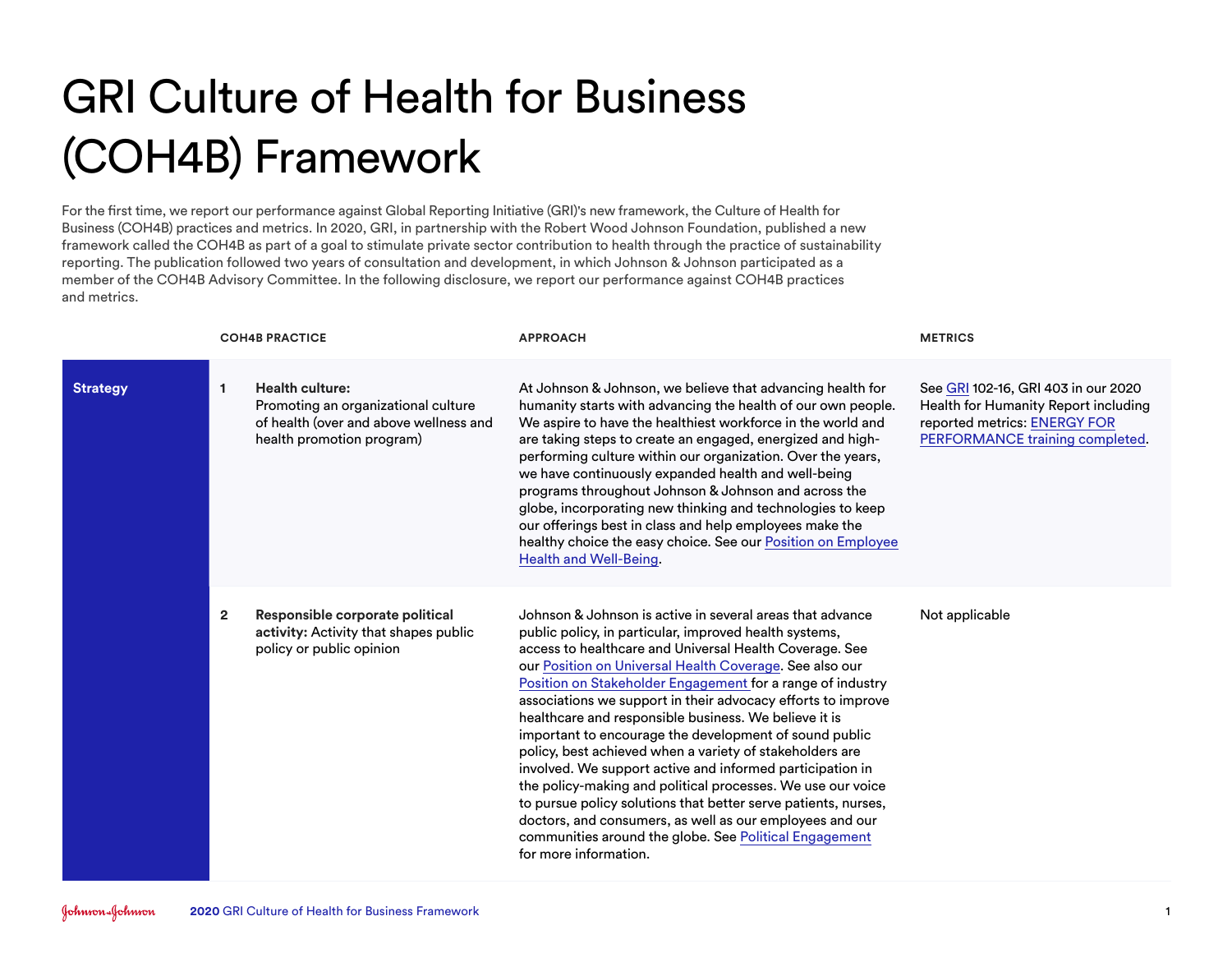|                                        |                         | <b>COH4B PRACTICE</b>                                                                                                               | <b>APPROACH</b>                                                                                                                                                                                                                                                                                                                                                                                                                                                                                                                                                                                             | <b>METRICS</b>                                                                                                              |
|----------------------------------------|-------------------------|-------------------------------------------------------------------------------------------------------------------------------------|-------------------------------------------------------------------------------------------------------------------------------------------------------------------------------------------------------------------------------------------------------------------------------------------------------------------------------------------------------------------------------------------------------------------------------------------------------------------------------------------------------------------------------------------------------------------------------------------------------------|-----------------------------------------------------------------------------------------------------------------------------|
| <b>Strategy</b>                        | $\overline{\mathbf{3}}$ | <b>Responsible marketing practices:</b><br>Commitments to responsible marketing<br>including labeling transparency                  | At Johnson & Johnson, we strive to operate with the highest<br>standards of business conduct and transparency through<br>all communications with patients, consumers, healthcare<br>providers and other stakeholders. We are committed to<br>responsible, ethical and patient-centered sales and marketing<br>practices for our Pharmaceutical, Medical Devices and<br>Consumer Health products and services. See our Position<br>on Ethical Sales and Marketing, our Position on Responsible<br>Interaction with Healthcare Professionals and our Statement<br>on Interactions with Patient Organizations. | See Compliance-Related<br>Investigations and Responsible<br>Marketing Indicators in our 2020<br>Health for Humanity Report. |
| <b>Policies and</b><br><b>benefits</b> | $\overline{4}$          | <b>Health promotion &amp; wellness:</b><br>Health initiatives that generally<br>offer screening, prevention and<br>health promotion | We maintain a suite of programs and resources to inspire,<br>empower and encourage employees to take control of their<br>health and well-being and engage in healthy behaviors.<br>For example, we provide our employees with access to<br>a digital health tool with personalized content to support<br>them on their health journey. We encourage all employees<br>to use our ENERGY FOR PERFORMANCE training program<br>developed by the Johnson & Johnson Human Performance<br>Institute. See our Position on Employee Health and Well-Being<br>and our Position on Employee Compensation and Benefits. | See GRI 403 (2018) 403-3, 403-6 in<br>our 2020 Health for Humanity Report.                                                  |
|                                        | 5                       | Paid family and medical leave:<br>Allowing employees to earn pay while<br>away attending to illness, a family<br>member or newborn  | We maintain a comprehensive suite of benefits designed<br>to help make life easier and reduce stress, such as employee<br>assistance programs, enhanced parental leave, childcare<br>centers and discounts for childcare facilities, and much more.<br>See our Position on Employee Compensation and Benefits.                                                                                                                                                                                                                                                                                              | See GRI 402 (2016) 401-2, 401-3 in<br>our 2020 Health for Humanity Report.                                                  |
|                                        | 6                       | <b>Health insurance:</b><br>Providing employer-based<br>health insurance                                                            | Johnson & Johnson offers health insurance to all employees<br>around the world. Coverage may differ in different countries.<br>See our Position on Employee Compensation and Benefits.                                                                                                                                                                                                                                                                                                                                                                                                                      | See GRI 402 (2016) 401-2 and GRI 403<br>(2018) 403-3, 403-6 in our 2020 Health<br>for Humanity Report.                      |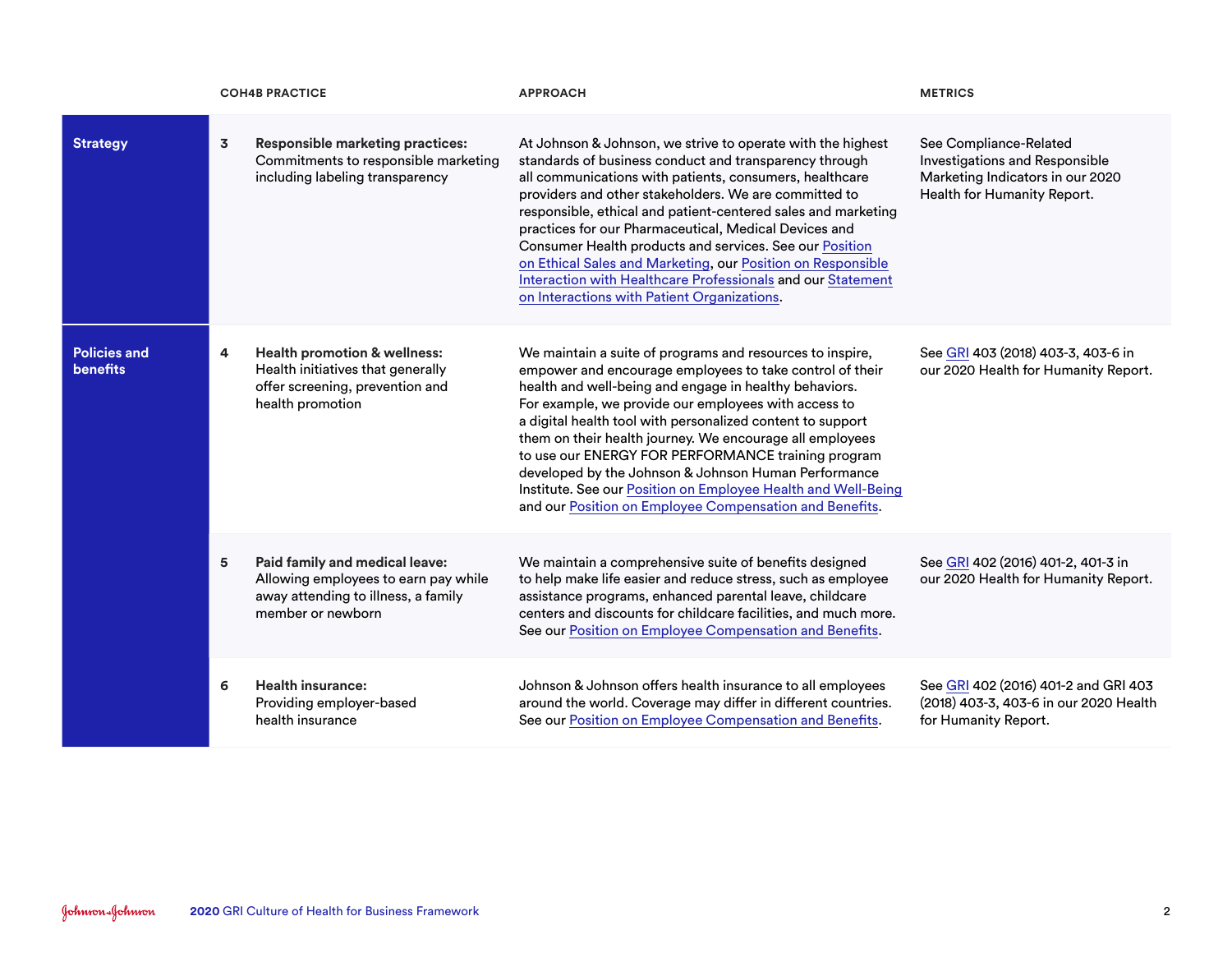|                                           |                | <b>COH4B PRACTICE</b>                                                                                             | <b>APPROACH</b>                                                                                                                                                                                                                                                                                                                                                                                                                                                                                                                                                    | <b>METRICS</b>                                                             |
|-------------------------------------------|----------------|-------------------------------------------------------------------------------------------------------------------|--------------------------------------------------------------------------------------------------------------------------------------------------------------------------------------------------------------------------------------------------------------------------------------------------------------------------------------------------------------------------------------------------------------------------------------------------------------------------------------------------------------------------------------------------------------------|----------------------------------------------------------------------------|
| <b>Policies and</b><br><b>benefits</b>    | $\overline{7}$ | Equality, diversity & impartiality:<br>Managing inequality, discrimination<br>and diversity, including disability | Johnson & Johnson and all its operating companies are<br>committed to workforce diversity, creating equity across<br>our systems and fostering and advancing a culture of<br>inclusion. Our Credo outlines our responsibility to create an<br>inclusive environment and respect the dignity and diversity<br>of all people. See our Diversity, Equity & Inclusion Policy and<br>our You Belong: Diversity, Equity & Inclusion Impact Review<br>as well as our Position on a Discrimination-Free Workplace<br>and Position on a Safe and Harassment-Free Workplace. | See GRI 405 (2016) 405-1 in our 2020<br>Health for Humanity Report.        |
|                                           | 8              | <b>Financial literacy:</b><br>Providing financial literacy resources                                              | We maintain a comprehensive suite of benefits including<br>Employee Assistance Programs and help with financial<br>literacy. We support the right of individuals to fair<br>compensation for their work and aim to provide competitive<br>compensation and valuable benefits for employees at all<br>levels. We always observe legal minimum wage provisions<br>and often exceed these. See our Position on Employee<br><b>Compensation and Benefits.</b>                                                                                                          | See GRI 402 (2016) 401-2 in our 2020<br>Health for Humanity Report.        |
| <b>Workforce and</b><br><b>operations</b> | $\overline{9}$ | Work time:<br>Managing working hours, schedules<br>and schedule control                                           | We strive to ensure that all employment complies with all<br>applicable laws and regulations in every country in which we<br>operate, including those concerning hours of work and rest.<br>We respect limits for overtime work and irregular work hours,<br>including weekends and national or religious holidays. We do<br>not force employees to work overtime and we compensate<br>those who do in a fair and proper manner, always in line<br>with the law as a minimum standard. See our Position on<br><b>Employment and Labor Rights.</b>                  | See GRI 402 (2016) 401-1 in our 2020<br>Health for Humanity Report.        |
|                                           | 10             | Job security:<br>Managing job insecurity as perceived<br>(by the employee) or attributed<br>(by researchers)      | Our Credo states: "There must be equal opportunity for<br>employment, development and advancement for those<br>qualified. We must provide highly capable leaders and their<br>actions must be just and ethical." We aim to attract and retain<br>our employees for the long term, and engage with all our<br>employees to provide job continuity and growth, facilitating<br>learning and development for each. Our learning culture<br>supports developing and retaining our talent. See our Position<br>on Employee Development.                                 | See GRI 402 (2016) 401-1, 402-1 in<br>our 2020 Health for Humanity Report. |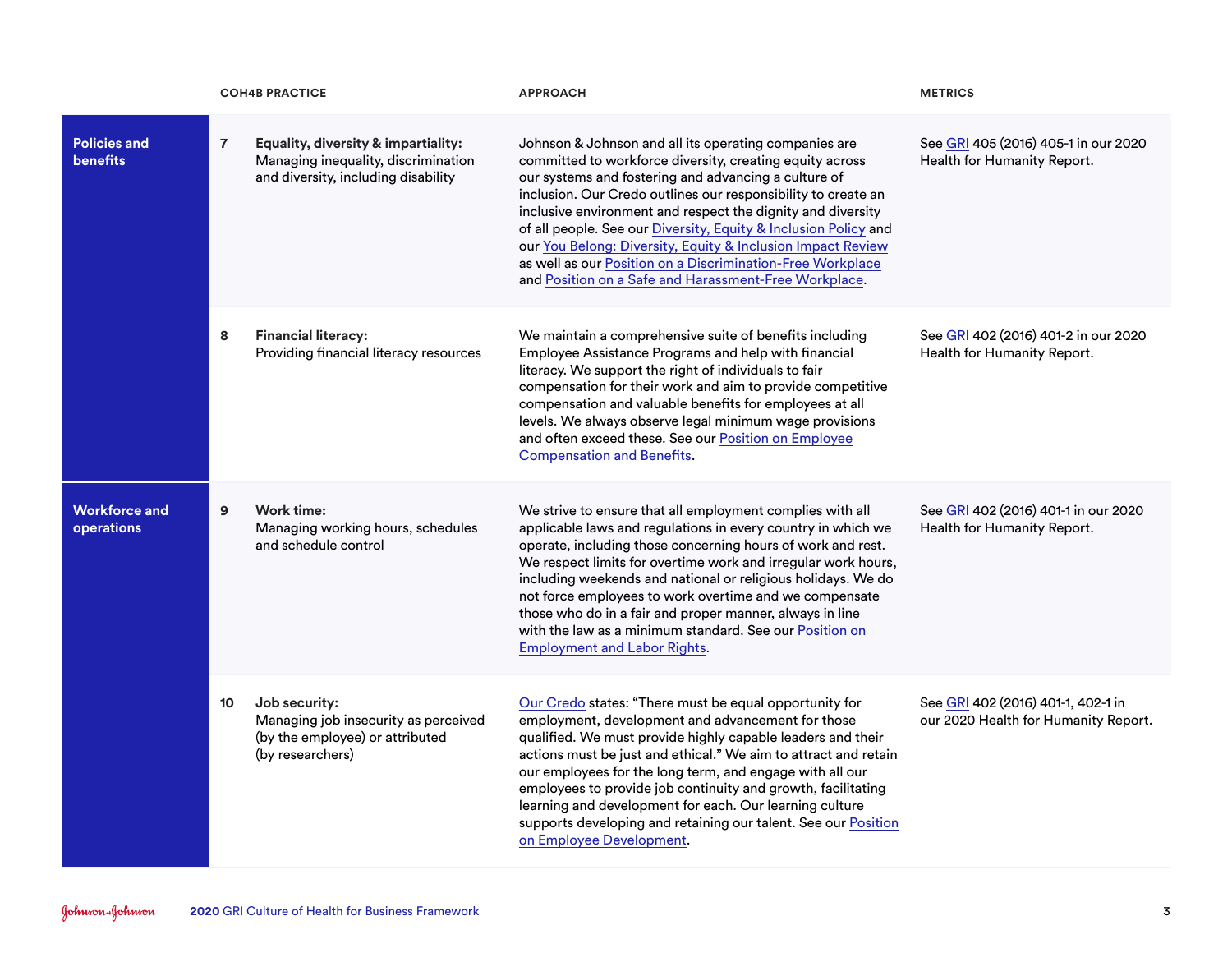|                                    |    | <b>COH4B PRACTICE</b>                                                                                                                                                                                   | <b>APPROACH</b>                                                                                                                                                                                                                                                                                                                                                                                                                                                                                                                                                                                                                                                                                                                                                                                                                                                                                                                                                                                     | <b>METRICS</b>                                                                                                                                                                                                                                                                                                 |
|------------------------------------|----|---------------------------------------------------------------------------------------------------------------------------------------------------------------------------------------------------------|-----------------------------------------------------------------------------------------------------------------------------------------------------------------------------------------------------------------------------------------------------------------------------------------------------------------------------------------------------------------------------------------------------------------------------------------------------------------------------------------------------------------------------------------------------------------------------------------------------------------------------------------------------------------------------------------------------------------------------------------------------------------------------------------------------------------------------------------------------------------------------------------------------------------------------------------------------------------------------------------------------|----------------------------------------------------------------------------------------------------------------------------------------------------------------------------------------------------------------------------------------------------------------------------------------------------------------|
| <b>Workforce and</b><br>operations | 11 | Pay practices:<br>Managing wage policies, minimum<br>wages, wage satisfaction                                                                                                                           | We support the right of individuals to fair compensation<br>for their work and aim to provide competitive compensation<br>and valuable benefits for employees at all levels. We always<br>observe legal minimum wage provisions and often exceed<br>these. See our Position on Employee Compensation<br>and Benefits.                                                                                                                                                                                                                                                                                                                                                                                                                                                                                                                                                                                                                                                                               | See GRI 102-38 in our 2020 Health<br>for Humanity Report.                                                                                                                                                                                                                                                      |
|                                    | 12 | Occupational health & safety:<br>Mandatory and voluntary<br>occupational health and safety                                                                                                              | We actively promote a culture of caring, accountability,<br>proactivity, learning, transparency and inclusion. We foster<br>an Environmental Health and Safety (EH&S) culture where<br>everyone is responsible for their safety, and the safety of<br>others. The EH&S culture at Johnson & Johnson inspires every<br>employee to make safety and environmental responsibility not<br>only a way of working, but also a way of living, all day, every<br>day. See our Environmental Health and Safety Policy.                                                                                                                                                                                                                                                                                                                                                                                                                                                                                       | See GRI 403 (2018) in our 2020 Health<br>for Humanity Report.                                                                                                                                                                                                                                                  |
|                                    | 13 | <b>Physical environment:</b><br>Managing air quality, lighting, green<br>buildings, attempts to promote health<br>through the built environment other<br>than through occupational health<br>and safety | We maintain workspaces designed to promote healthy<br>lifestyles, employee engagement and collaborative working.<br>Our Workplace Innovation Program, established in 2010,<br>helps us better design our environments to support workplace<br>activity, create shared and "unassigned" work space for<br>greater flexibility, offer healthy working environments,<br>enhance employees' working experience, and inspire an<br>innovative and engaged work culture. Our workplaces<br>incorporate elements that support physical and emotional<br>health, such as on-site fitness centers, first aid rooms, outdoor<br>activity areas, nurture and faith rooms, rooms for counseling<br>and employee assistance, and child development centers.<br>We also adopt green building design principles in planning<br>or renovating our workplaces to further enhance the health,<br>safety, well-being and productivity of our people. Many of<br>our workplaces are housed in LEED-certified buildings. | In total, 6 Johnson & Johnson<br>buildings were newly LEED-certified<br>in 2020, bringing the total number of<br>LEED-certified buildings to 60. In total,<br>8.7 million square feet-or 14.5% of<br>our built space-was LEED-certified<br>by the end of the year. See our 2020<br>Health for Humanity Report. |